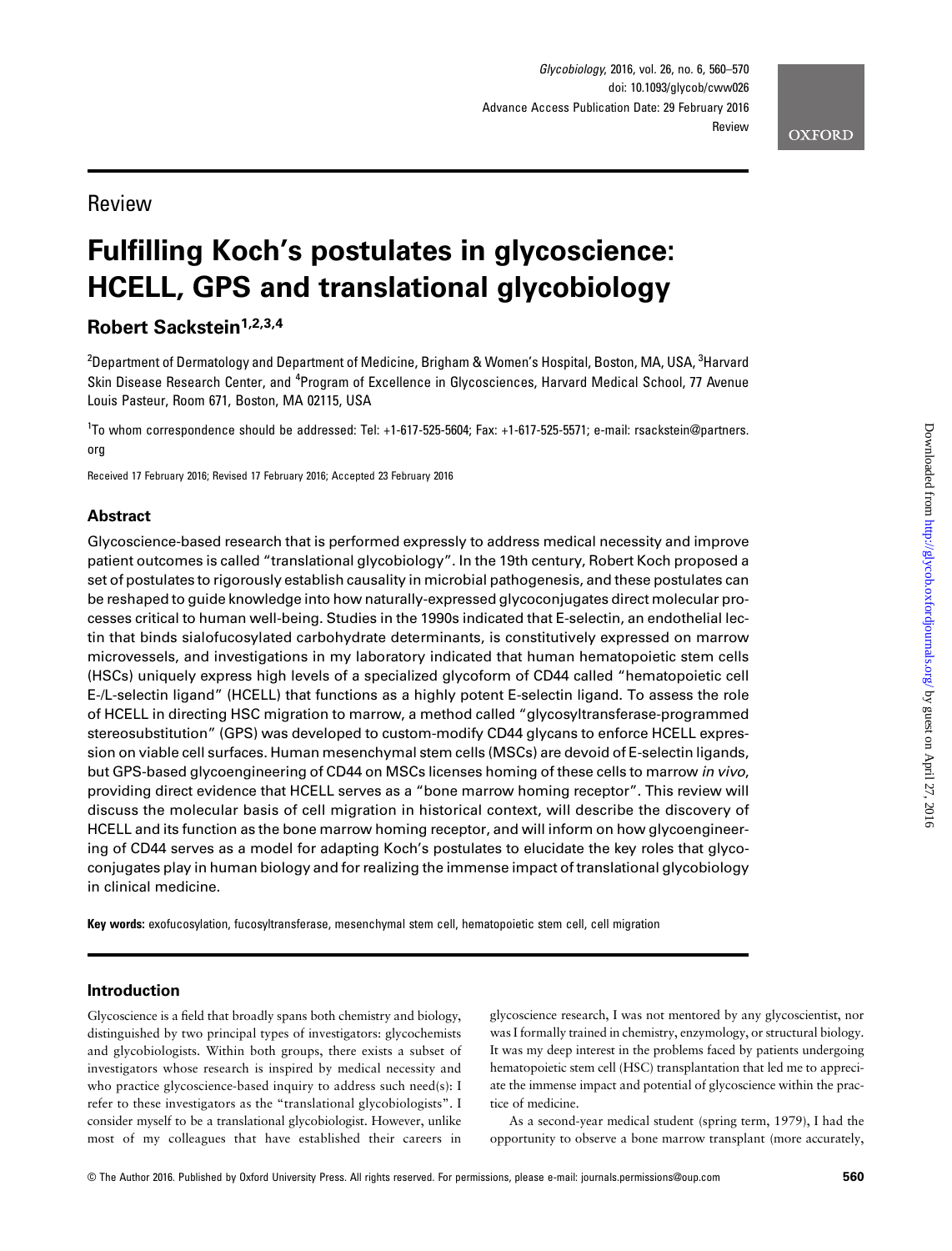a "hematopoietic stem cell transplant") in a young male who was suffering from primary marrow failure (i.e., aplastic anemia). I was at the bedside when the filtered marrow cells were infused into the bloodstream of the patient. Within weeks, the patient began producing blood cells, indicating that the infused blood-forming stem cells, the "hematopoietic stem cells" (HSCs), had migrated to the marrow and, thereafter, had "engrafted" (i.e., proliferated within the marrow and had generated progeny cells in sufficient amounts to create all necessary blood elements). When I asked the patient's treating physician to explain how the cells home to the marrow, all he could say was that "the cells just know to go to the marrow". More importantly, he told me that very often (in ∼25% of bone marrow transplants for aplastic anemia in that era), the HSCs failed to engraft and the patient would die within weeks of the transplant, in his opinion because the HSCs could not find their way to the marrow in the first place. It seemed impossibly paradoxical to clinical practice that a treatment intended to cure a patient could *hasten death* in as many as 25% of patients receiving the treatment. Thus began my interest in the molecular basis of cell migration, and, in particular, my pursuit of knowledge into how HSCs home to marrow. I wondered about the "homing receptor" that would guide marrow migration of HSCs: what is the structure of this molecule? How does it work? Also, most importantly, given its enormous potential to cure life-threatening blood diseases, I was both intellectually and emotionally drawn to HSC transplantation, and this is the area of medicine in which I have dedicated my entire clinical career.

In that same period of time, in the medical school classroom, I was learning about the pathobiology of infectious diseases. One particularly inspiring lecture highlighted the sentinel contributions of Robert Heinrich Herman Koch to bacterial culture techniques and to our understanding of the tubercle bacillus as the etiologic agent in tuberculosis. That lecture also described "Koch's postulates", a revolutionary advance in medical science in the late 1880s (whose origins could be traced to Jacob Henle, a mentor to Koch [\(Evans 1976](#page-9-0))), whereby Koch established a standard for evidence in determining the causal relationship between a microbe and disease (Figure 1). But, for that era, well beyond its impact in microbiology, Koch's postulates infused scientific rigor into medicine, altering the cultural foundation of medical science from that of observation/association/correlation towards one grounded in causal relationships yielding mechanistic insights. Little did I know that the events of a HSC transplant and the lessons of the classroom would converge as I undertook research in the field of glycoscience.

#### R. KOCH:

#### **POSTULATES FOR ESTABLISHING MICROBIAL PATHOGENICITY (1890)**

The microbe must be found in all organisms suffering from the disease.

The microbe must be isolated from a diseased organism and grown in pure culture.

· The cultured microbe should cause disease when introduced into a healthy organism.

#### · (The microbe must be re-isolated from the inoculated, diseased experimental host and identified as being identical to the original specific causative agent.)

Fig. 1. Koch's postulates: Koch originally proposed only the first three criteria. Others have added the fourth condition (listed in parentheses), which, though a natural extension of Koch's ideas, was not formally stated nor emphasized by Koch.

#### The "homing receptor" concept

The "homing receptors"—molecules on the surface of blood-borne cells that guide organ/tissue migration—were first conceptualized over 50 years ago to explain observations regarding the extensive flux of lymphocytes between blood and lymph. In this process, known as "lymphocyte recirculation", lymphocytes emigrate from blood to lymph nodes, exit nodes via efferent lymphatics that subsequently coalesce into large lymphatic channels (e.g., the thoracic duct), which then drain into the vasculature from which the lymphocytes may then reenter lymph nodes. The strikingly nonrandom pattern of lymphocyte trafficking to lymphoid organs led to the notion that a "homing molecule" on the surface of lymphocytes directed trafficking to lymph nodes. This idea was supported by both physiologic and electron microscopic studies of James L.Gowans and colleagues [\(Gowans 1959;](#page-9-0) [Gesner and Gowans 1962](#page-9-0); [Gowans and Knight](#page-9-0) [1964](#page-9-0); [Marchesi and Gowans 1964](#page-9-0)), providing evidence that lymphocyte migration to lymph nodes occurred via lymphocyte binding to defined microvascular structures consisting of plump, cuboidal endothelial cells known as "high endothelial venules" (HEV). Notably, electron microscopy studies of [Marchesi and Gowans \(1964](#page-9-0)) demonstrated lymphocyte adherence to HEV, and these investigations were prompted by earlier microscopic studies of leukocyte migration by Howard W. Florey (who shared the 1946 Nobel Prize for Medicine with Alexander Fleming and Boris Chain for discovery of penicillin and its clinical application). Florey was Gowans' post-doctoral mentor in the late 1940s, and his earlier studies showed that, in contrast to lymphocyte recruitment at HEV which occurred under steady-state conditions, leukocyte extravasation at sites of inflammation was a dynamic process. Florey noted that leukocyte diapedesis typically started within 2 hours of injury, occurring at post-capillary venules displaying adhesive properties (which he called a "sticky cement substance") that supported leukocyte binding and ensuing endothelial transmigration [\(Marchesi and Florey 1960](#page-9-0); [Florey and Grant 1961](#page-9-0)); interestingly, well before Florey's seminal findings, Julius Friedrich Cohnheim, an eminent German pathologist of the 19th century and early supporter of Koch's work ([Sherrington 1910\)](#page-10-0), performed real-time microscopy studies of microvessels in the frog and proposed that post-capillary venules at sites of inflammation underwent molecular alterations, a "change of a chemical character", that mediated attachment of flowing "colorless blood-corpuscles" (leukocytes) on the vessel surface and subsequent extravasation at sites of inflammation [\(Cohnheim 1889\)](#page-9-0).

At the outset of observations on the specificity of leukocyte extravasation, there was no suggestion that carbohydrates were key components of this biophysical chemistry. The first studies to examine the biology of glycans in lymphocyte trafficking were performed in the mid-1960s by a former post-doctoral trainee of Gowans, Bertrand M. Gesner [\(Gesner and Ginsburg 1964](#page-9-0)). Later studies in the 1960s by Gesner with his (then) post-doctoral fellow, Judith J. Woodruff, showed that lymphocyte migration to lymph nodes was impaired following incubation of cells with trypsin, thus suggesting the existence of an HEVseeking "homing" protein. The concept that a lymphocyte membrane protein mediates trafficking to lymph nodes was first proposed in the Discussion of Woodruff and Gesner's report: "The most apparent explanation is that trypsin cleaves constituents of the lymphocyte surface required for the selective emigration through the endothelial cells of the post-capillary venules in lymph nodes" ([Woodruff and Gesner 1968\)](#page-10-0).

The identification of this putative "lymph node homing receptor" was facilitated by an in vitro assay created by Woodruff and Hugh B. Stamper in the mid-1970s (the "Stamper–Woodruff assay") ([Stamper](#page-10-0) [and Woodruff 1976\)](#page-10-0). This assay mimics physiologic binding of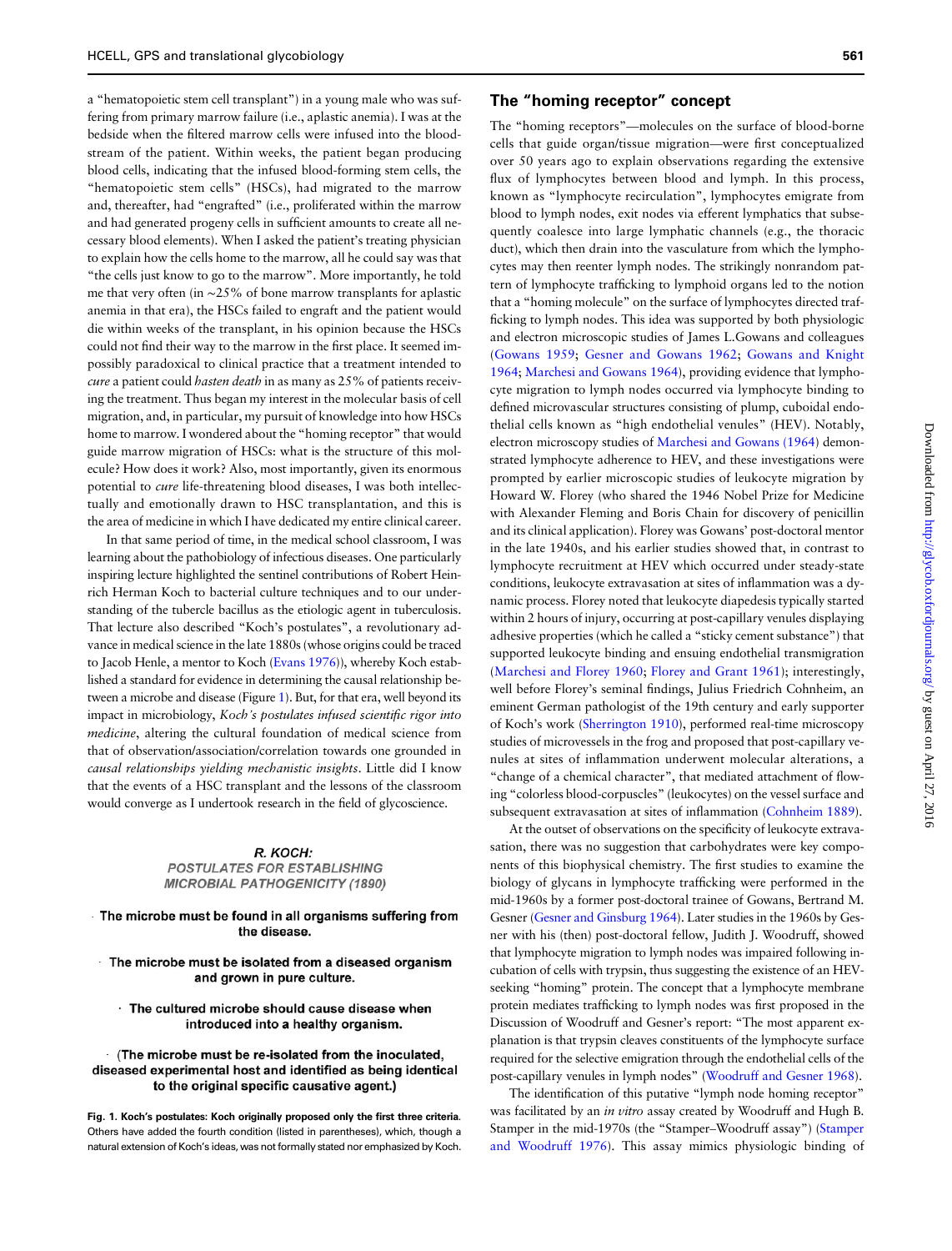lymphocytes to HEV, and consists of overlaying suspensions of viable lymphocytes onto glutaraldehyde-fixed thin (typically, <10 µm thickness) cryostat sections of lymph nodes, in the cold (4°–7°C) under shear conditions (as originally described, fluid shear delivered by a rotatory platform). In their landmark studies, these investigators correctly deduced that because lymphocyte-HEV adherence in vivo was occurring under hemodynamic flow conditions, the binding of lymphocytes to HEV in vitro would require shear stress. The fact that the assay was performed in the cold was fortuitous, as it avoided engagement of a variety of confounding adhesion molecules, particularly integrins, whose activity are blunted under sub-physiologic temperatures [\(Spertini et al.](#page-10-0) [1991\)](#page-10-0). The Stamper–Woodruff assay allowed specific and reproducible analysis of the avid adhesion between lymphocytes and HEV, and in their initial description of assay results, the authors described the lymph node homing molecule as a lymphocyte surface "receptor" for HEV ([Stamper and Woodruff 1976](#page-10-0)). This assay then enabled studies by Stephen D. Rosen and colleagues which revealed that the lymphocyte HEV receptor was a lectin and that sialylated glycans expressed on HEV served as the ligand for this lectin [\(Stoolman and Rosen 1983](#page-10-0); [Rosen et al. 1985;](#page-10-0) [Rosen and Yednock 1986\)](#page-10-0). The Stamper–Woodruff assay also facilitated the development of monoclonal antibody reagents that could neutralize the function of the receptor, initially described in the early 1980s by two investigators working separately, Yee Hon Chin, then a post-doctoral fellow working under Woodruff [\(Chin et al. 1983](#page-9-0), [1984](#page-9-0); [Rasmussen et al. 1985\)](#page-10-0), and by W. Michael Gallatin [\(Gallatin](#page-9-0) [et al. 1983\)](#page-9-0). The Chin mAb (known as A.11) was directed against the rat lymph node homing receptor, and the Gallatin mAb (known as MEL-14) was directed against the mouse homologue. Moreover, the Stamper–Woodruff assay also allowed for development of an mAb by Philip R. Streeter called "MECA79" that blocks the ability of HEV to support lymphocyte adherence ([Streeter et al. 1988](#page-10-0)). The availability of the MECA79 mAb was critical to identifying a family of sulfated, sialofucosylated glycoproteins that serve as L-selectin ligands on HEV, collectively known as "peripheral lymph node addressins" (for review, see [Rosen 2004\)](#page-10-0).

Throughout most of the 1980s, the identity of the authentic lymph node homing receptor was unsettled due to various conflicting results. Some investigations suggested that a protein called the "Hermes" antigen served as the human lymph node homing receptor ([Jalkanen,](#page-9-0) [Bargatze, et al. 1986;](#page-9-0) [Jalkanen, Reichert, et al. 1986;](#page-9-0) [Jalkanen et al.](#page-9-0) [1987](#page-9-0)), and there were reports of immunologic cross-reactivity between Hermes and MEL-14 proteins ([Jalkanen et al. 1987\)](#page-9-0). Furthermore, immunoprecipitation studies using MEL-14 mAb initially indicated that the target antigen was ubiquitin ([Gallatin et al. 1986;](#page-9-0) [Siegelman](#page-10-0) [et al. 1986;](#page-10-0) [St John et al. 1986\)](#page-10-0). In 1987, I joined the Chin lab as a post-doctoral fellow to investigate how lymphocytes homed to lymph nodes, and, specifically, to identify the "A.11" protein by expression cloning. Within 9 months of effort, by probing a λgt11 phage expression library of rat thoracic duct lymphocyte cDNA using a polyclonal antiserum raised against the A.11 protein, I deduced the coding sequence of A.11 (data reviewed in [Chin et al.](#page-9-0) [1991\)](#page-9-0). However, the confusion in molecular features of the lymph node homing receptor stymied the publication of this rat cDNA sequence. My efforts to clone the A.11 antigen (which turned out to be rat L-selectin) was my first brush with glycoscience; yet, at that time, I was more focused on elucidating the structural biology of L-selectin than that of its ligands. Nonetheless, in 1989, cloning of the lymph node homing receptor was reported by several groups (reviewed in [Sackstein 1997\)](#page-10-0), indicating that the molecule belonged to a group of lectins that require calcium for binding to their ligands (i.e., "C-type" lectins); other lectins with similar structural features (known

at the time as ELAM-1 (now "E-selectin", CD62E) and GMP-140/PAD-GEM (now "P-selectin", CD62P)) were also cloned in 1989 [\(Bevilac](#page-9-0)[qua et al. 1989;](#page-9-0) [Johnston et al. 1989\)](#page-9-0), and, collectively, these three proteins defined a family called "selectins" (reviewed in [Bevilacqua](#page-9-0) [et al. 1991;](#page-9-0) [Bevilacqua and Nelson 1993\)](#page-9-0). These cloning studies unequivocally separated the lymph node homing receptor, subsequently called "L-selectin" (CD62L), from the "Hermes" antigen, which was revealed to be CD44 [\(Goldstein et al. 1989](#page-9-0); [Picker et al. 1989](#page-9-0)). Notably, studies in the 1990s using the parallel plate flow chamber showed that L-selectin receptor/ligand interactions require a threshold level of fluid shear stress [\(Finger et al. 1996;](#page-9-0) [Alon et al. 1997](#page-8-0); [Lawrence et al. 1997\)](#page-9-0), supporting the underlying logic for choosing shear conditions to detect lymphocyte–HEV binding interactions in the Stamper–Woodruff assay. In contrast, CD44 ("Hermes") binding to its principal ligand, hyaluronic acid, occurs readily under non-shear (i.e., static) conditions.

Throughout the 1990s, data accumulated supporting a key role for L-selectin in directing lymphocyte migration to lymph nodes. However, a variety of cells that do not typically home to lymph nodes express Lselectin, including mature myeloid cells and hematopoietic progenitor cells (reviewed in [Sackstein 1997](#page-10-0)), yet assays under fluid shear conditions showed that L-selectin expressed on granulocytes (a mature myeloid cell) was capable of binding to HEV ligands [\(Lawrence et al. 1995\)](#page-9-0). These observations seemingly opposed the homing receptor concept: how could a homing receptor direct cell trafficking to a given target tissue for only a subset of cells that express that molecule? This mystery was resolved by the observation that a coordinated sequence of steps control physiologic migration of circulating cells into tissues. It thus became accepted canon that homing receptors are categorically required, but not sufficient by themselves, for tissue-specific migration.

#### Cell migration: the "multistep paradigm"

Studies throughout the 1980s and 1990s revealed that, in addition to homing receptors, cell migration is orchestrated by chemoattractants present within endothelial beds. The principal chemoattractants consist of a large family of small molecular weight glycoproteins known as chemokines, which characteristically engage G-protein-coupled receptors (GPCRs) expressed on circulating cells. Some chemokines are displayed in endothelial beds in a tissue-specific manner, and certain chemokines can be inducibly expressed at sites of inflammation. Data obtained from chemokine studies, combined with results of studies of homing receptors, yielded a model whereby cell migration is encoded by a series of overlapping steps (reviewed in [Butcher 1991](#page-9-0) and [Springer 1994\)](#page-10-0). According to this "multistep paradigm", the function of a homing receptor is not purely to direct cellular trafficking in a tissue-specific manner, but to function as a molecular brake in initiating binding to endothelial cells under hemodynamic shear stress (i.e., "Step 1" of the cascade of events culminating in extravasation). Specifically, a homing receptor exhibits the biophysical property of mediating initial decelerative tethering and then sustained rolling contacts of cells in blood flow onto the target tissue vascular endothelium at velocities below that of the prevailing hemodynamic stream (reviewed in [Sackstein 2005](#page-10-0)). Engagement of chemokine receptors then results in "Step 2" intracellular signaling (i.e., "inside-out" signaling) that activates adhesiveness of cell surface integrins such as very late antigen-4 (VLA-4) and lymphocyte function-associated antigen-1 (LFA-1) to their respective endothelial ligands, vascular cell adhesion molecule-1 (VCAM-1) and intercellular adhesion molecule-1 (ICAM-1) (Step 3), followed by endothelial transmigration (Step 4) ([Springer 1994\)](#page-10-0). Thus, tissue-specific migration is controlled by discrete combinations of homing receptors and chemokine receptors present on circulating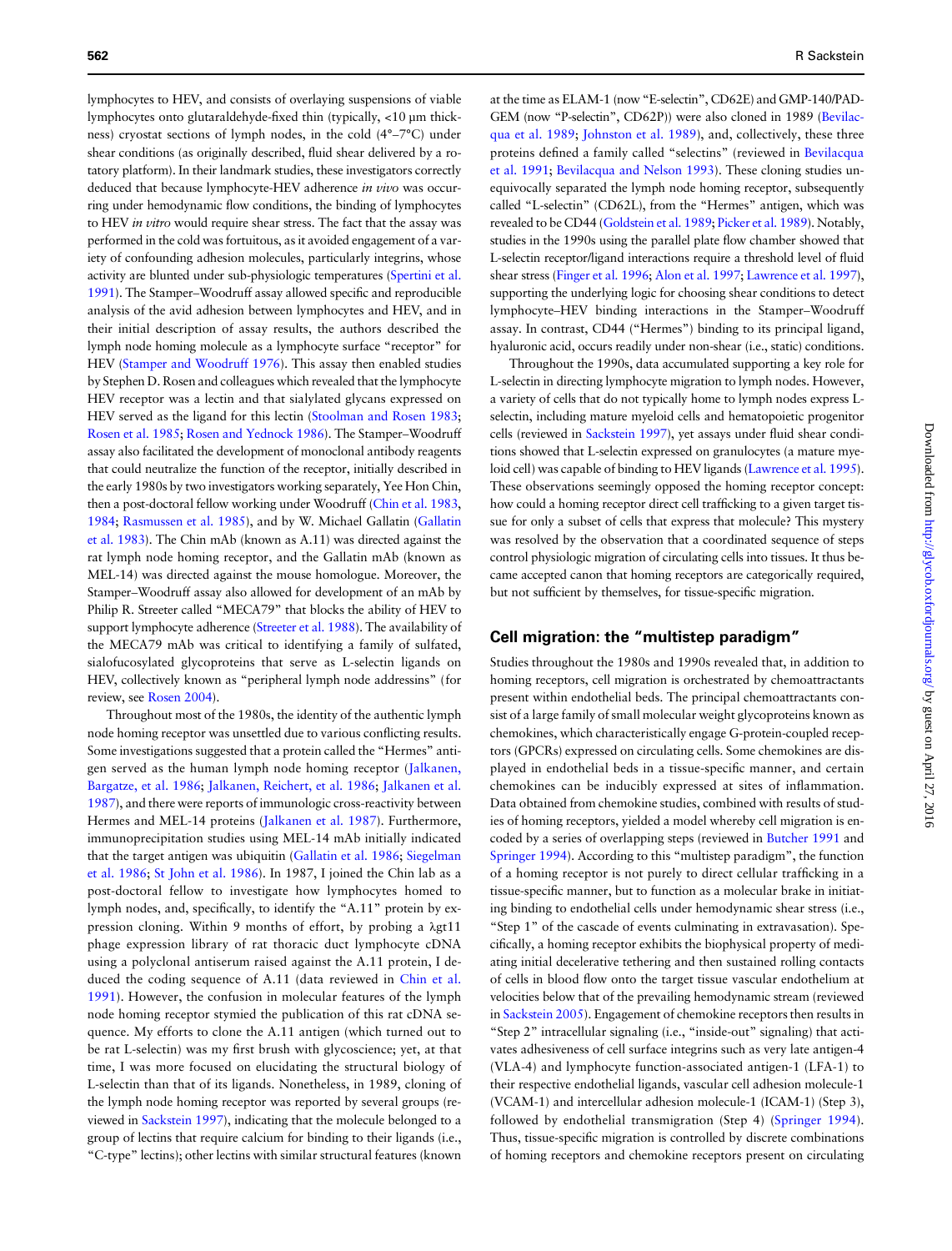cells, recognizing a respective "traffic signal" consisting of relevant combinations of a homing receptor ligand together with chemokine (s) expressed within the target tissue microvascular endothelium in an organ-specific manner.

On circulating cells, expression of a homing receptor that engages the pertinent tissue endothelium is indispensable for extravasation, as tethering and rolling adhesive interactions are obligatory to allow recognition of chemoattractants and elaboration of other downstream events. But, should a cell lack the requisite chemokine receptor(s) for chemokine(s) present at the target endothelial bed, it may be incapable of undergoing integrin activation and thereby will not extravasate. As such, the discovery of chemokines solved the mystery of the specificity of lymphocyte homing to lymph nodes: HEV constitutively display chemokine CCL21 (SLC), and lymph node-homing lymphocytes express the receptor for this chemokine (known as "CCR7"). Granulocytes and HSC do not typically express CCR7, so, while these cells may undergo L-selectin-dependent rolling adhesive interactions on HEV, these cells do not typically migrate to lymph nodes.

## Selectins and their ligands: principal effectors of Step 1

A variety of independent lines of evidence obtained throughout the 1990s and 2000s revealed that the most efficient effectors of Step 1 interactions are the selectins and their ligands. As noted above, the selectin family is comprised of three proteins, E-, P- and L-selectin (CD62E, CD62P and CD62L, respectively) [\(Bevilacqua and Nelson 1993](#page-9-0)), and (as nomenclature embedded in their name) these molecules are lectins that bind to specialized carbohydrate determinants, consisting of sialofucosylations containing an  $\alpha$ (2,3)-linked sialic acid substitution(s) and an  $\alpha(1,3)$ -linked fucose modification(s) prototypically displayed as the tetrasaccharide sialyl Lewis X (NeuAc-α(2,3)-Gal  $β(1,4)$ [Fuc-α (1,3)]-GlcNAc-β(1-R)) [\(Polley et al. 1991](#page-10-0); [Sackstein 2009\)](#page-10-0). L-Selectin is expressed on circulating leukocytes and on hematopoietic progenitor cells, whereas E- and P-selectin are expressed on vascular endothelium, and P-selectin is also expressed on platelets [\(Sackstein 2005\)](#page-10-0). In platelets and endothelial cells, P-selectin is stored in granules where it is rapidly translocated to the membrane in response to agonists such as thrombin. E-selectin is not stored in granules, and, notably, both E- and P-selectin are not typically expressed on endothelial cells: they are inducible endothelial membrane molecules that are characteristically expressed at sites of tissue injury and inflammation, prominently upregulated by inflammatory cytokines such as interleukin-1 (IL-1) and tumor necrosis factor (TNF); in addition to inducing endothelial selectin expression, these cytokines also markedly upregulate expression of VCAM-1 (which, as noted above, is the ligand for the β1-integrin VLA-4). However, it is important to recognize that whereas IL-1 and TNF each induce transcription of mRNA encoding P- and E-selectin in rodents, the P-selectin promoter of primates lacks the relevant response elements for these cytokines and only E-selectin is induced by TNF and IL-1 in primates [\(Yao et al.](#page-10-0) [1999\)](#page-10-0). This physiologic difference in regulation of P-selectin expression yields a key distinction in the biology of inflammation between rodents and humans: in rodents, both P- and E-selectin contribute to cell recruitment at inflammatory sites, but E-selectin dominates in humans.

Natively, most endothelial beds do not express vascular selectins. However, in mice, bone marrow and skin microvessels constitutively expresses both E- and P-selectin [\(Weninger et al. 2000](#page-10-0); [Sipkins et al.](#page-10-0) [2005\)](#page-10-0), and constitutive E-selectin expression, but not P-selectin, is found in non-inflamed human bone marrow and skin microvessels

[\(Schweitzer et al. 1996](#page-10-0); [Jung et al. 1997;](#page-9-0) [Chong et al. 2004](#page-9-0)). Cell recruitment to skin and marrow in humans is dependent on E-selectin-mediated binding interactions more so than in mice, and intravital microscopy studies in transgenic mice bearing the human P-selectin gene have shown that E-selectin dominates basal rolling interactions in the skin of the transgenic mice (analogously to humans), whereas P-selectin does so in wild-type animals ([Liu et al. 2010\)](#page-9-0). Thus, steady-state homing of circulating cells to human skin and bone marrow in humans depends on expression of E-selectin ligands that serve as "skin homing receptors" and "bone marrow homing receptors", respectively.

In humans, lymphocyte migration to skin depends on expression of a structure known as "cutaneous lymphocyte antigen" (CLA). This determinant was historically defined by its reactivity to a rat IgM mAb known as HECA-452 [\(Duijvestijn et al. 1988\)](#page-9-0) that recognizes sialofucosylated structures such as  $sLe^{x}$  (and its isomer  $sLe^{a}$ ) [\(Berg, Robinson, et al. 1991](#page-8-0)). Early immunohistochemistry studies revealed that most lymphocytes resident in human skin are reactive with HECA-452 (thus, are CLA+) [\(Duijvestijn et al. 1988](#page-9-0)). Subsequent biochemical studies showed that CLA serves as a ligand for E-selectin [\(Berg, Yoshino, et al. 1991](#page-9-0)), and that CLA is a specialized glycoform of a protein known as "P-selectin glycoprotein ligand-1" (PSGL-1; CD162), a leukocyte molecule that serves as the principal ligand for P-selectin and that also binds L-selectin [\(Fuhlbrigge et al. 1997\)](#page-9-0). Thus, the term "CLA" refers broadly to expression of HECA-452 reactive glycans (e.g., sLe<sup>x</sup>), but in its strictest sense "CLA" defines a PSGL-1 glycoform that is reactive with mAb HECA-452. In fact, on various leukocytes, HECA-452-reactive glycans may be displayed on non-PSGL-1 scaffolds that can serve as ligands for E-selectin and may thereby promote migration to skin, including the protein known as "leukosialin" (CD43) ([Fuhlbrigge et al. 2006\)](#page-9-0) and glycolipids [\(Nimrichter et al. 2008\)](#page-9-0). With the discovery that display of cell surface  $sLe<sup>x</sup>$  (as identified by HECA-452 mAb) was key to cellular trafficking to skin, lymphocyte trafficking to lymph node and lymphocyte trafficking to skin were thus operationally linked as functions of selectins: L-selectin mediates homing of lymphocytes to lymph node by binding to ligands bearing relevant sialofucosylated structures on HEV recognized by mAb MECA79, whereas CLA and other HECA-452-reactive structures on relevant lymphocytes (e.g., skin-homing effector memory cells) engages E-selectin that is permanently expressed on dermal microvasculature.

## Searching for the bone marrow homing receptor: my induction into the field of glycoscience

As mentioned in Introduction, my interest in the molecular basis of HSC migration to marrow steered my career into glycoscience. Flow cytometry studies of normal human marrow cells undertaken in my lab and in the labs of other investigators in the late 1980s and early 1990s showed that L-selectin is expressed on nucleated marrow cells in a highly regulated, bimodal manner ([Kansas and Dailey 1989](#page-9-0); [Terstappen et al. 1992\)](#page-10-0). L-Selectin is not expressed on marrow erythroid and megakaryocytic progenitors nor on cells in intermediate stages of leukocyte development (both lymphoid and myeloid progenitors) (reviewed in [Sackstein 1997\)](#page-10-0). However, it is typically present on mature marrow myeloid and lymphoid cells and on cells identified as hematopoietic stem/progenitor cells ("HSPCs", defined as cells expressing a glycoprotein called "CD34" that is present only on early hematopoietic progenitors, but, notably, is also present on endothelial cells; "early" HSPCs are identified by expression of CD34 in the absence of markers associated with blood cell lineage commitment, i.e.,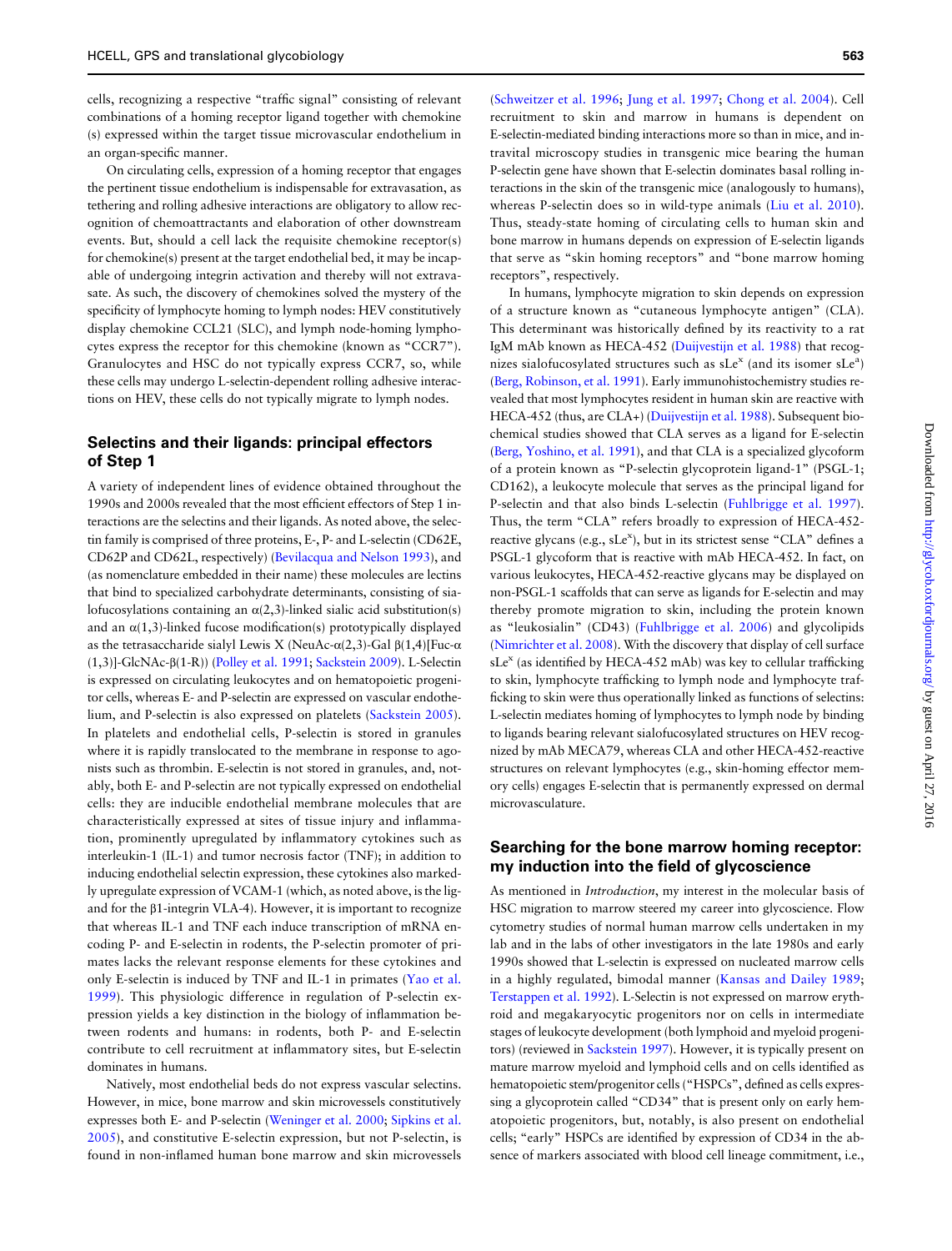CD34+/lin- cells). The expression of L-selectin on human HSPCs immediately caught my attention: why would a membrane molecule best known for serving as the "lymph node homing receptor" be expressed on HSPCs when these cells do not function as immunologic effectors and are, for the most part, anatomically confined to the marrow in humans?

From an evolutionary perspective, it seemed odd to me that metabolic energy would be wasted in expressing L-selectin among human HSPCs if there were no function for this molecule within marrow microenvironments that regulate hematopoietic events. Based on this premise, I hypothesized in 1990 that L-selectin receptor/ligand adhesive interactions would contribute to homing and/or lodgment of the HSPCs within marrow microenvironmental "niches" critical for hematopoietic cell proliferation and differentiation. This hypothesis gained some support by studies published in 1992 showing that incubation of human HSPCs in vitro with anti-L-selectin antibody blocked clonogenic outgrowth of cells in both long-term (stromal) and shortterm (methylcellulose) assays [\(Gunji et al. 1992\)](#page-9-0). Notably, studies in mice in the late 1980s had suggested a role for cell surface lectins in homing to marrow [\(Aizawa and Tavassoli 1987;](#page-8-0) [Hardy and Tavassoli](#page-9-0) [1988](#page-9-0)), and, in the early 1990s, it was also reported that a glycoform of CD34 expressed on murine lymph node HEV was reactive with L-selectin and with the MECA79 antibody ([Imai et al. 1991](#page-9-0); [Baumheter et al. 1993\)](#page-8-0). Though studies indicating that CD34 on HEV served as an L-selectin ligand had been performed in mice and solely on CD34 isolated from lymph node HEV, these results led to speculation that CD34 expressed on *human HSPCs* functions as a ligand for L-selectin, and that this L-selectin/CD34 receptor/ligand interaction promotes HSPC homing to, and lodgment in, marrow, respectively. To directly assess whether HSPC CD34 could serve as an L-selectin ligand, my lab undertook Stamper–Woodruff assays of native hematopoietic cells from human marrow and of cells from various human hematopoietic cell lines [\(Oxley and Sackstein 1994](#page-9-0)). We observed that the human CD34+ leukemic cell line KG1a and a major subset of native marrow-derived human CD34+ cells supported L-selectin-dependent lymphocyte adherence, providing first evidence of the existence of an L-selectin ligand on a non-endothelial cell type. However, a variety of different experimental approaches in my lab provided strong evidence that CD34 itself was not the ligand [\(Oxley and Sackstein 1994](#page-9-0)).

Subsequent to my lab's initial description of L-selectin ligand activity of human HSPCs, other investigators found that the leukocyte molecule PSGL-1 is also expressed on human HSPCs and binds to both P- and L-selectin (binding to each dictated within an overlapping NH<sub>2-</sub> -terminal binding site requiring O-linked sialofucosylations and tyrosine sulfation) (for review, see [Carlow et al. 2009](#page-9-0)). However, our biochemical studies in the mid-1990s clearly distinguished the HSPC L-selectin ligand detected by Stamper–Woodruff assay from all other previously identified L-selectin ligands (including PSGL-1 and HEV L-selectin ligands): the human HSPC ligand possessed sulfationindependent binding activity, the ligand was not reactive with MECA79 mAb, and, most notably, rather than expressing the relevant sialofucosylated L-selectin binding determinants on O-glycans (as is characteristic of all known L-selectin ligands of that era), the HSPC ligand displayed its L-selectin binding determinants on N-linked glycans ([Sack](#page-10-0)[stein et al. 1997;](#page-10-0) [Sackstein and Dimitroff 2000](#page-10-0)). Importantly, though we consistently observed PSGL-1 expression on native human HSPCs, this molecule could not engage L-selectin under the shear stress conditions imposed by the Stamper–Woodruff assay [\(Sackstein and Dimitroff](#page-10-0) [2000](#page-10-0)), underscoring the uniquely robust L-selectin binding activity of the HSPC L-selectin ligand.

Our efforts to identify the HSPC L-selectin ligand were extremely challenging and frustrating. Engagement of L-selectin to its ligands requires hemodynamic shear, and parallel plate flow chamber assays showed that L-selectin binding to the HSPC L-selectin ligand required a minimum of  $1.0 \text{ dyne/cm}^2$  shear stress. Our attempts to immunoprecipitate the ligand with L-selectin-immunoglobulin chimeric construct (L-selectin-Ig) consistently failed due to our inability to recapitulate the proper adhesive shear stress level under aqueous conditions. Moreover, though our biochemical studies indicated that sLe<sup>x</sup> served as the L-selectin binding determinant of the HSPC L-selectin ligand, incubation of cells with combinations of anti-sLe<sup>x</sup> mAb (including mAb HECA-452) did not blunt L-selectin-dependent binding in Stamper– Woodruff assays, and imunoprecipitation of lysates of native human HSPCs and KG1a cells with anti-sLe<sup>x</sup> mAbs yielded a complex assortment of proteins (including PSGL-1). However, in using N-glycanase to analyze the relevant carbohydrate linkage of L-selectin binding determinants, a critical clue materialized: L-selectin binding activity of the human HSPC L-selectin ligand was unaffected by sodium dodecyl sulfate (SDS) and β-mercaptoethanol denaturing conditions used routinely in the N-glycanase buffer ([Sackstein and Dimitroff 2000](#page-10-0)). I surmised, therefore, that the ligand's binding activity would withstand SDS–polyacrylamide gel electrophoresis (SDS–PAGE) conditions and the subsequent transfer of protein onto PVDF membranes. Accordingly, we performed SDS–PAGE of KG1a membrane preparations, blotted the gel onto PVDF membranes, then placed the membrane into the parallel plate flow chamber wherein L-selectin+ lymphocytes were infused under fluid shear conditions. We named this novel technology the "blot rolling assay" ( for technical details, see [\(Sackstein and Fuhlbrigge 2009\)](#page-10-0)), and it revealed highly avid L-selectin-dependent lymphocyte rolling on an ∼90 kDa band [\(Dimitroff et al. 2000\)](#page-9-0). We excised that band, and mass spectrometry revealed that the protein consisted of a novel sialofucosylated glycoform of CD44 ([Dimitroff et al. 2000](#page-9-0)). Blot rolling assays were then undertaken using infused Chinese hamster ovary (CHO) cells transduced to express either E-selectin (CHO-E cells) or P-selectin (CHO-P cells). These studies showed that the ∼90 kDa band strongly supported E-selectin binding, but not P-selectin binding ([Dimitroff,](#page-9-0) Lee, Rafi[i, et al. 2001](#page-9-0)), and additional biochemical and functional studies showed that this CD44 glycoform is the most potent E- and L-selectin ligand expressed natively on human cells ([Dimitroff, Lee,](#page-9-0) Rafi[i, et al. 2001](#page-9-0); [Dimitroff, Lee, Schor, et al. 2001\)](#page-9-0). Owing to the fact that the molecule was first identified on native human HSPCs, I named it "hematopoietic cell E-/L-selectin ligand" (HCELL).

Though HCELL expression clearly depends on CD44 expression, it is imprecise and misleading to state that "CD44 is a selectin ligand". The CD44 protein sequence is extremely polymorphic, with numerous isoforms generated by alternative splicing, yielding remarkable functional pleiotropism that has led to distinct nomenclature for certain CD44 isoforms with unique properties (for review, see [Sackstein](#page-10-0) [2011](#page-10-0)). On human HSPCs, HCELL is expressed mainly on the "standard" CD44 isoform (called "CD44s") lacking any peptide products of splice sequences. CD44 is best known for being the principal receptor for hyaluronic acid, and prior to discovery of HCELL, it was believed to function solely in cell–matrix adhesive interactions, not in cell–cell adhesive interactions. CD44 is a lectin (i.e., it binds the glycosaminoglycan hyaluronic acid), whereas HCELL is a lectin ligand, and, in particular, the selectin binding activity of HCELL is not mediated by the CD44 protein, it is governed by  $sLe^{x}$  determinants that are displayed on N-linked glycans that decorate the CD44 scaffold. As described in the paragraph above, we consistently found that selectin binding by HCELL is maintained under SDS–PAGE and other protein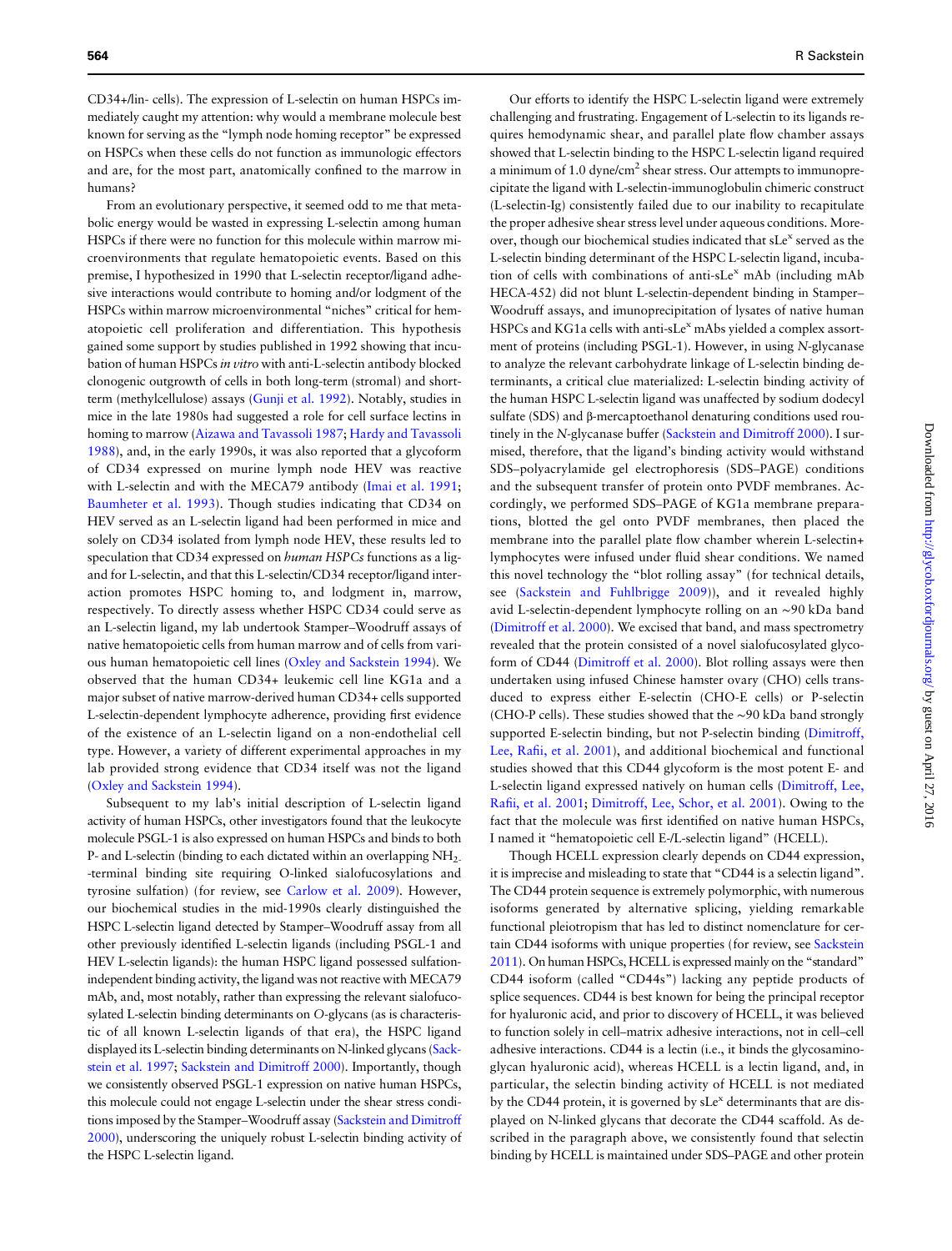denaturing conditions, and, notably, both E- and L-selectin binding of HCELL are unaffected by the fixative glutaraldehyde, which markedly alters protein conformation but does not affect glycan structure [\(Oxley and Sackstein 1994\)](#page-9-0). Furthermore, our early studies showed that inhibition of N-glycosylation, that enzymatic removal of N-glycans, and that  $\alpha(2,3)$ -sialidase or  $\alpha(1,3)$ -fucosidase digestion in each case eliminated ligand activity, highlighting the functional dependency on glycans, specifically, on N-linked terminal sialofucosylations displayed as  $sLe^{x}$  motifs, on the CD44 scaffold [\(Oxley and](#page-9-0) [Sackstein 1994](#page-9-0); [Sackstein and Dimitroff 2000](#page-10-0); [Dimitroff, Lee, Ra](#page-9-0)fii, [et al. 2001\)](#page-9-0). Collectively, these results indicate that the CD44 protein is essentially inert with regard to HCELL activity, i.e., the carbohydrate modifications are the "working end" of HCELL, and this key fact sealed my fascination with the field of glycoscience.

### The multistep model of HSPC homing to bone marrow

The molecular basis of HSPC homing to marrow was elucidated within the 1990s and early 2000s on information derived predominantly from mouse models, but also including studies utilizing xenogeneic transplants of human HSPC in immunocompromised mice (reviewed in [Sackstein 2004](#page-10-0)). Abundant data were obtained indicating that HSPC surface expression of E-selectin ligand(s), of the chemokine receptor CXCR4, and of the β1-integrin VLA-4 each contributed to HSPC homing to marrow (see Figure 2). Mouse intravital microscopy studies revealed that HSPC migration to marrow occurs at specific microvascular endothelial beds (sinusoids) that constitutively express E-selectin, that these E-selectin-bearing sinusoidal vessels have a highly restricted distribution, and that expression of the chemokine CXCL12 (otherwise known as "SDF-1"; i.e., the ligand for CXCR4) co-localizes precisely with expression of E-selectin ([Sipkins](#page-10-0) [et al. 2005\)](#page-10-0). Thus, the conjoint expression of E-selectin and CXCL12 within specialized sinusoidal vessels creates a hotspot for HSPC recruitment to marrow. Furthermore, intravital microscopy revealed that the ligand for VLA-4, VCAM-1, is also constitutively expressed on marrow microvessels in a more general pattern to that of E-selectin, but which overlaps the expression of E-selectin [\(Sipkins](#page-10-0) [et al. 2005](#page-10-0)). Collectively, these findings elucidated the principal

components of the multistep process of HSPC homing to marrow: E-selectin receptor/ligand interactions mediate Step 1, allowing engagement of HSPC CXCR4 to chemokine CXCL12 resulting in activation of VLA-4 (Step 2), with ensuing VLA-4 firm adherence on VCAM-1 (Step 3) and transmigration (Step 4) (Figure 2).

## Glycoscience and Koch's postulates: defining the role of HCELL in HSPC homing to marrow

The predominant role of E-selectin in governing Step 1 adhesive interactions in marrow sinusoidal vessels, together with the characteristic expression of HCELL on HSPCs and the extremely high avidity of HCELL for E-selectin, led me to reason that HCELL could serve as the principal human "bone marrow homing receptor". With reference to Koch's postulates, I elaborated a set of guiding principles to ascertain the causal relationship between expression of a given glycoconjugate and an observed biologic property, in this case, to establish whether HCELL served as an authentic HSPC bone marrow homing receptor (Figure [3](#page-6-0)). As listed in Figure [3](#page-6-0), the First Postulate was satisfied by the strict correlation of human HSPC expression of HCELL; the Second Postulate was satisfied by the demonstration that CD44 immunoprecipitated from KG1a cells and from human HSPCs had robust E-selectin-binding activity (i.e., the bioactivity requisite for the biologic property). However, neither of these findings provided direct evidence that expression of HCELL itself endows homing of cells to marrow (the biologic property). To address the Third Postulate, I sought to develop a method to custom-modify CD44 glycans on the cell surface to engender HCELL expression. To this end, a platform technology called "glycosyltransferase-programmed stereosubstitution" (GPS) was created, with specific intent to glycan engineer the surface of living cells using glycosyltransferases and necessary reagents/enzymatic conditions in a form that would not affect cell viability or native cell phenotype (reviewed in [Sackstein 2009;](#page-10-0) technical details are described in [Sackstein 2010\)](#page-10-0). To assess the distinct contribution of HCELL to marrow homing, I desired to glycoengineer HCELL expression on a cell that expresses CD44 but, ideally, is otherwise devoid of all E-selectin ligands, and thereby directly evaluate whether enforced HCELL expression would steer the cell to the marrow. Of various cells tested, I settled on use of human mesenchymal



Fig. 2. The multi-step model of human HSC migration to marrow. Schematic representation of the multiple steps involved in human HSC migration from the vasculature into bone marrow. HSC express E-selectin ligands, CXCR4 (the receptor for chemokine CXCL12) and VLA-4 (a β1-integrin that binds to VCAM-1). Recruitment of HSC to marrow occurs at specialized marrow sinusoidal endothelial beds constitutively bearing co-localized expression of E-selectin, chemokine CXCL12 (SDF-1) and VCAM-1.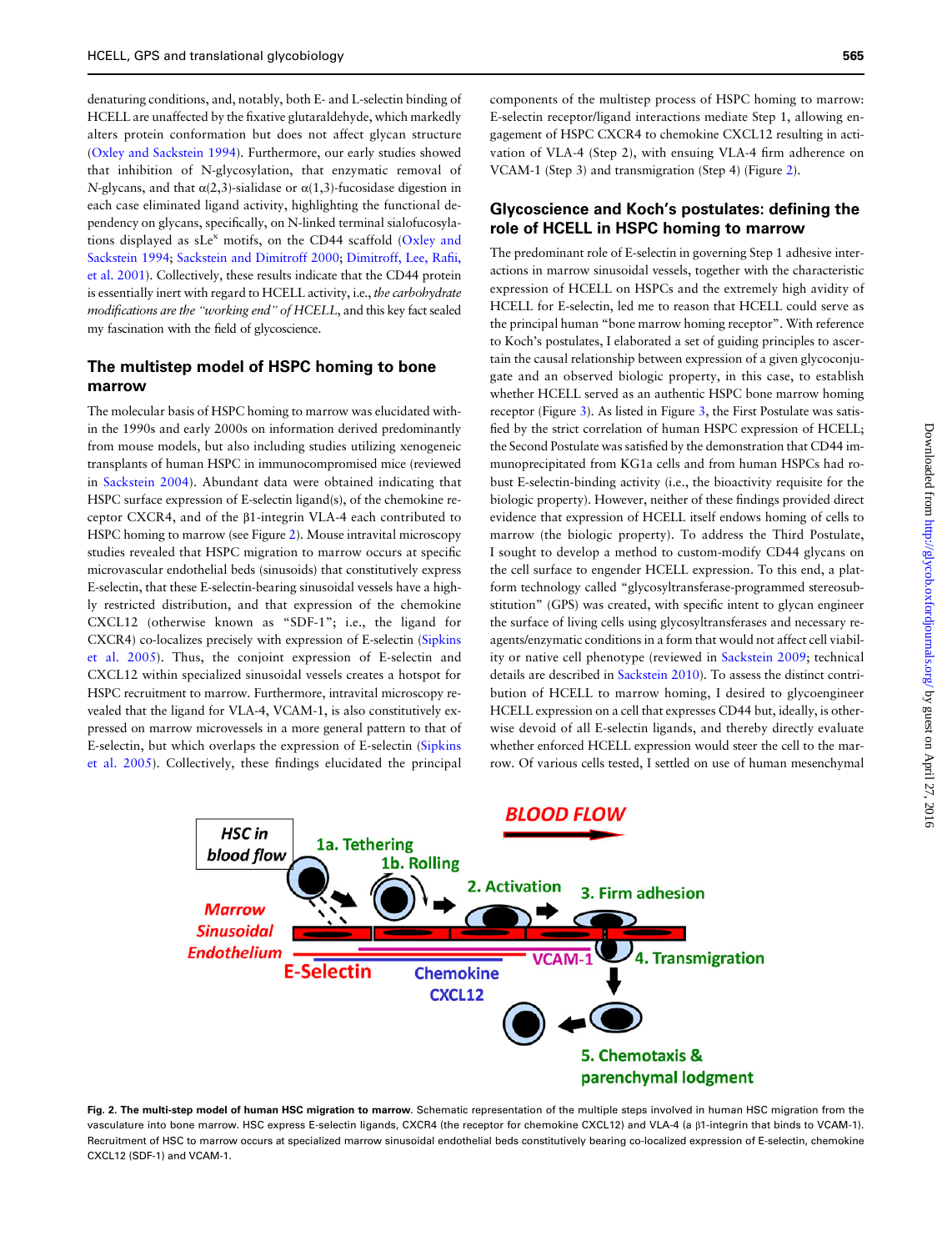<span id="page-6-0"></span>stem cells (MSCs), as these cells natively lack E-selectin ligands and express copious amounts of CD44. MSCs are also precursors of osteoblasts; as such, it would be possible to analyze whether homing of human MSCs into mouse marrow would engender production of human osteoid within mouse bone.

Though MSC comprise a very minor population of cells in nearly all tissues, they can be readily expanded in culture from various primary tissue sources. Bone marrow is a well-recognized source of MSCs, and, based on the presumption that MSC from bone (as opposed to MSC from other sources, e.g., adipose tissue) might have a particular proclivity to create osteoblasts, MSCs were cultureexpanded from normal marrow obtained from donors for HSC transplantation. The marrow-derived human MSC characteristically expressed VLA-4 but not CXCR4, and biochemical studies showed

#### ORGANIZING PRINCIPLES OF TRANSLATIONAL GLYCOBIOLOGY: POSTULATES FOR ESTABLISHING GLYCONJUGATE BIOACTIVITY

· The glycoconjugate must be present among cells/organisms expressing the relevant biologic property.

The glycoconjugate should display the relevant bioactivity that is requisite for the biologic property when it is purified from the host cell/tissue.

Enforced expression of the glycoconjugate on a cell/organism that does not natively express the glycoconjugate should confer the relevant biologic property.

Following enforced expression of the relevant glycoconjugate on a target cell/organism which does not natively express the molecule, the isolated glycoconjugate should display the relevant bioactivity and structural features homologous to that of the isolated native molecule.

Fig. 3. Postulates for establishing glycoconjugate bioactivity. Koch's postulates modified in relation to glycoscience, providing benchmarks for defining the bioactivity of a given glycoconjugate. See text for details on application of these postulates in validating the identity and function of HCELL as an authentic "bone marrow homing receptor."

that the cells exhibited high levels of a sialylated glycoform of CD44, containing asparagine-linked (i.e., N-linked) glycans with terminal  $\alpha$ (2,3)-sialyllactosamines that were lacking only  $\alpha$ (1,3)-fucosylation at N-acetylglucosamine to realize the complete sLe<sup>x</sup> determinant [\(Sackstein et al. 2008](#page-10-0)) (see Figure 4). Accordingly, the native surface CD44 of human MSC was converted into HCELL by exofucosylation using an  $\alpha(1,3)$ -linkage-specific fucosyltransferase, fucosyltransferase VI (FTVI), together with its relevant donor nucleotide sugar, GDP-fucose (Figure 4). This FTVI enzyme was expressly formulated (together with attendant reactants and reaction conditions) for high-efficiency enzyme activity without affecting MSC viability or differentiation to typical progeny, including osteoblasts.

Protease digestion studies following FTVI treatment of human MSCs showed that sLe<sup>x</sup> determinants were created almost exclusively on glycoproteins (i.e., there was essentially no contribution of glycolipids to  $sLe^{x}$  display), and western blot staining using HECA-452 mAb revealed that the principal glycoprotein target of surface α (1,3)-fucosylation was CD44 (i.e., the CD44 protein was the predom-inant carrier of sLe<sup>x</sup>) [\(Sackstein et al. 2008](#page-10-0)). Parallel plate flow chamber studies on HUVEC monolayers stimulated by TNF to express E-selectin showed that whereas buffer-treated (i.e., HCELL-) human MSC did not interact with the stimulated endothelial cells, exofucosylated (i.e., HCELL+) MSC exhibited potent E-selectin-dependent binding interactions under hydrodynamic shear conditions. These findings indicated that the glycoengineered HCELL was operationally similar to the molecule as natively expressed on human HSPCs. Indeed, we observed that glycoengineered HCELL on human MSCs was capable of engaging E-selectin at shear stress levels of upwards of 30 dyns/cm<sup>2</sup>, thereby endowing E-selectin-binding activity equivalent to that of human HSPCs. But, most importantly, following intravenous infusion of HCELL<sup>+</sup> human MSC into immunodeficient mouse hosts, intravital microscopy of the calvarium showed robust MSC tethering and rolling interactions on mouse marrow sinusoidal vessels, with evidence of parenchymal infiltrates (i.e., extravasated



Fig. 4. Exofucosylation of sialylated CD44 to create HCELL via glycosyltransferase-programmed stereosubstitution (GPS). CD44 displaying a tetra-antennary N-linked glycan is shown, with polylactosamine backbone depicted by brackets and "x n". Fucosyltransferase-mediated α(1,3)-specific fucosylation of N-acetylglucosamine within the terminal α(2,3)-sialylated "Type 2" lactosamine unit (NeuAc-α(2,3)-Gal-β(1,4)-GlcNAc-β(1-R)) of CD44 yields HCELL.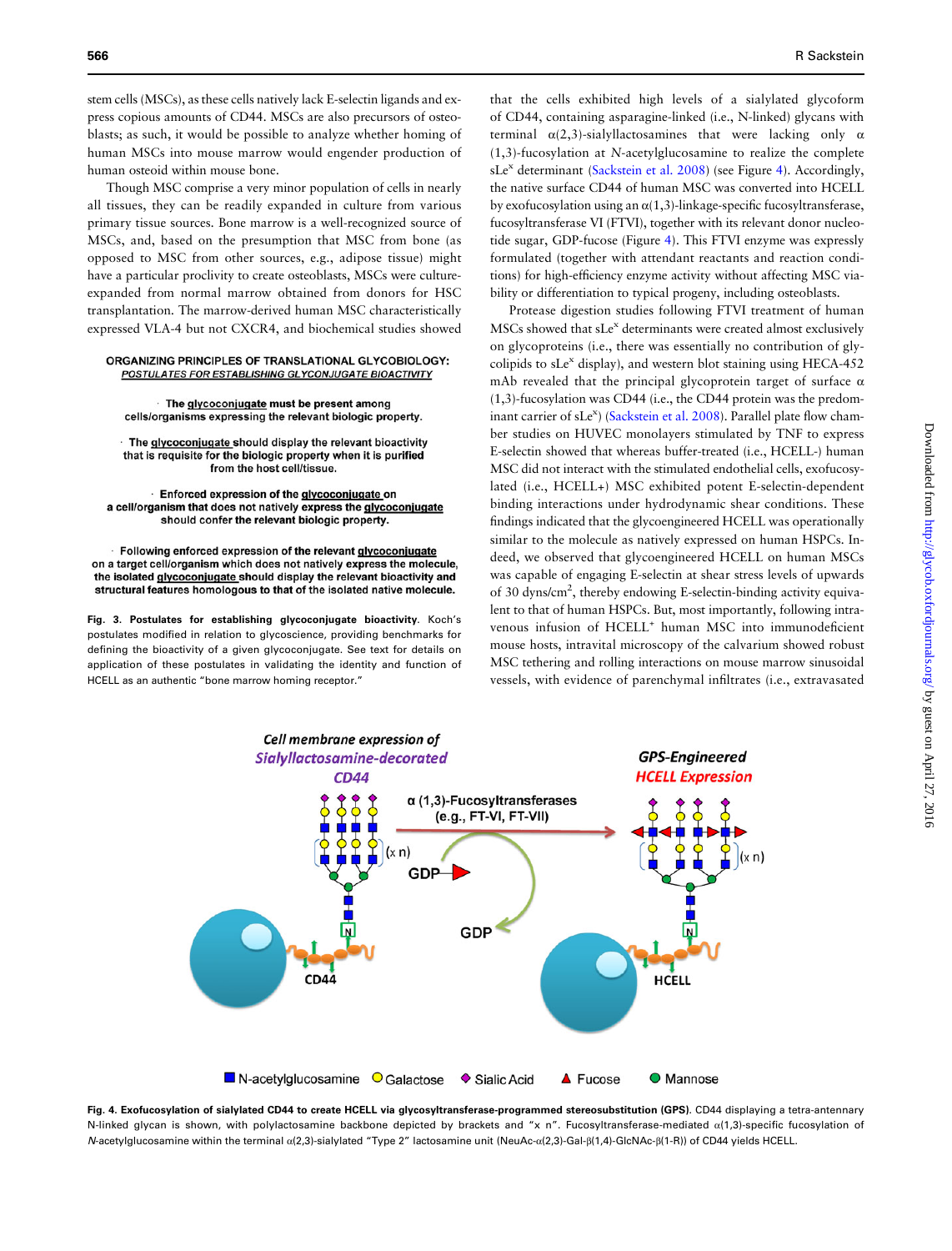MSC) within 1 hour post-infusion. In contrast, HCELL<sup>−</sup> MSC displayed modest interactions with marrow sinusoidal vessels, without significant marrow infiltrates even at 48 hours post-infusion. These findings satisfied the Third Postulate. The Fourth (and final) Postulate (see Figure [3\)](#page-6-0) was fulfilled by biochemical studies showing that HCELL isolated from the glycoengineered MSCs binds to E-selectin and that the relevant sLe<sup>x</sup> binding determinants are expressed on N-glycans, just as in HCELL natively expressed on human HSPCs.

Apart from homing to marrow, we observed that HCELL<sup>+</sup> MSC retained their native cell differentiation phenotype within the marrow in vivo. Within hours of systemic injection, extravasated HCELL<sup>+</sup> MSC lodged within marrow endosteal surfaces, and weeks later created human osteoid in mouse marrow ([Sackstein et al. 2008](#page-10-0)), a finding that was particularly striking in that the host immunodeficient mice had normal skeletal architecture (i.e., had no skeletal diseases/deficits that would favor engraftment of human cells). Thus, enforced HCELL expression programmed osteotropism of human MSCs, yielding functional human osteoblast progeny under highly stringent competitive conditions for xenoengraftment.

To further assess the function of HCELL in piloting tropism of intravascularly administered cells to bone marrow (Figure [3,](#page-6-0) Postulate 3), we have performed complementary studies of enforced HCELL expression on mouse HSPCs. Unlike human HSPCs, mouse HSPCs do not express HCELL, but treatment of these cells with FTVI creates HCELL [\(Merzaban et al. 2011\)](#page-9-0). Notably, mouse HSPCs natively display two glycoprotein E-selectin ligands, CLA and CD43-E (a CD43 glycoform that binds E-selectin), but exofucosylation does not increase expression of these structures (i.e., neither CLA nor CD43 are targets of exofucosylation). Enforced HCELL expression of mouse HSPCs profoundly increases E-selectin ligand activity (>4-fold), and HCELL<sup>+</sup> mouse HSPCs display >3-fold more marrow migration than do HCELL<sup>−</sup> HSPCs [\(Merzaban et al. 2011\)](#page-9-0). Collectively, the data from human MSC and mouse HSPC studies provide strong physiologic evidence that HCELL serves as a genuine "bone marrow homing receptor".

#### HCELL as a "homing receptor": revisiting an historical concept

One remarkable finding of our in vivo studies of intravenously administered human HCELL+ MSC into mice was these MSCs readily extravasated at marrow microvessels in the absence of CXCR4 expression by the cells. This observation prompted us to examine whether transendothelial migration of human MSC might be mediated by chemokine-independent molecular effectors. Under both static and hydrodynamic flow conditions, we found that human MSCs exhibit transendothelial migration in the absence of exogenous chemokine input on TNF-stimulated human endothelial monolayers expressing both E-selectin and VCAM-1 [\(Thankamony](#page-10-0) [and Sackstein 2011\)](#page-10-0). Moreover, we observed that engagement of human MSC CD44 with hyaluronic acid, or of (glycoengineered) HCELL with E-selectin, in each case triggers a Rac1/Rap1-GTPase signaling pathway that induces VLA-4 firm adhesion to its ligands VCAM-1 and fibronectin. Consistent with these findings, our biochemical studies revealed that engagement of either CD44 or HCELL with their ligands stimulates physical co-association of CD44/HCELL with VLA-4, forming a bimolecular complex, and that subsequent VLA-4 activation is dependent on G-protein-coupled signaling mediated by ligation of CD44/HCELL ([Thankamony and](#page-10-0) [Sackstein 2011](#page-10-0)). This "Step 2-Chemokine By-pass Pathway" is driven by mechanosignaling induced by CD44 ligation, triggering "insideout" VLA-4 integrin activation without chemokine-mediated



Fig. 5. The Step 2 chemokine-bypass pathway of homing. Schematic representation of MSC–endothelial interactions mediated by HCELL/ E-selectin and VLA-4/VCAM-1 adhesive interactions. Human MSCs in circulation that express both HCELL and VLA-4 will extravasate, in the absence of stimulation by chemokines and other chemoattractants, at endothelial beds that co-express E-selectin and VCAM-1 (e.g., at marrow sinusoidal microvessels and, more generally, at TNF/IL-1—stimulated post-capillary venules).

stimulation (Figure 5). This coordinated cross-talk between a Step 1 effector (CD44/HCELL) with a Step 3 effector (VLA-4) harkens back to earlier concept(s) regarding the sufficiency of homing receptors in programming tissue migration: in some cases, engagement of a homing receptor may be enough to not only achieve the needed initial shear-resistant adhesive interactions on target tissue endothelial beds, but may also directly license integrin adhesiveness, firm adhesion, and transendothelial migration.

## Beyond the marrow: role of HCELL in programming cell migration to sites of inflammation

The fact that engagement of CD44/HCELL triggers upregulation of VLA-4 adhesiveness, and that inflammatory cytokines upregulate expression of E-selectin and VCAM-1 at all sites of tissue injury [\(Yusuf-Makagiansar et al. 2002;](#page-10-0) [Sackstein 2005\)](#page-10-0), raised the hypothesis that enforced HCELL expression could program extravasation of systemically-delivered VLA-4<sup>+</sup> cells to all sites of tissue injury regardless of chemokine receptor expression on the cells. As noted above, CD44 is widely expressed on many cells types, and VLA-4 is characteristically expressed on adult stem cells derived from marrow (i.e., HSCs and MSCs) and from tissue sources (e.g., neural stem cells [\(Pluchino et al. 2005\)](#page-10-0)), and is also expressed on lymphocytes [\(Sackstein 2005](#page-10-0)). Accordingly, glycoengineering of cell surface CD44 to enforce HCELL expression could enable all forms of adoptive cell therapeutics, from stem cell-based regenerative therapeutics to cell-based immunotherapy (e.g., for tissue delivery of cytotoxic T cells or regulatory T cells). To address this possibility, we have investigated the role of HCELL in directing stem cell trafficking to inflammatory sites in mouse models of two prevalent autoimmune diseases: diabetes (using model of non-obese diabetic mice (NOD)) and multiple sclerosis (using model of experimental autoimmune encephalomyelitis (EAE)) ([Abdi et al. 2015](#page-8-0); [Merzaban et al. 2015\)](#page-9-0). In each case, glycoengineering of HCELL expression on the relevant murine stem cells (MSC in diabetes study; neural stem cells in EAE study) resulted in enhanced trafficking of the cells to inflammatory sites (pancreatic islets in diabetes; central nervous system plaques in EAE) with profound biologic effects (durable reversal of hyperglycemia in NOD model; amelioration of neural deficits in EAE model) [\(Abdi et al. 2015](#page-8-0); [Mer](#page-9-0)[zaban et al. 2015](#page-9-0)). Notably, in the NOD model, we observed that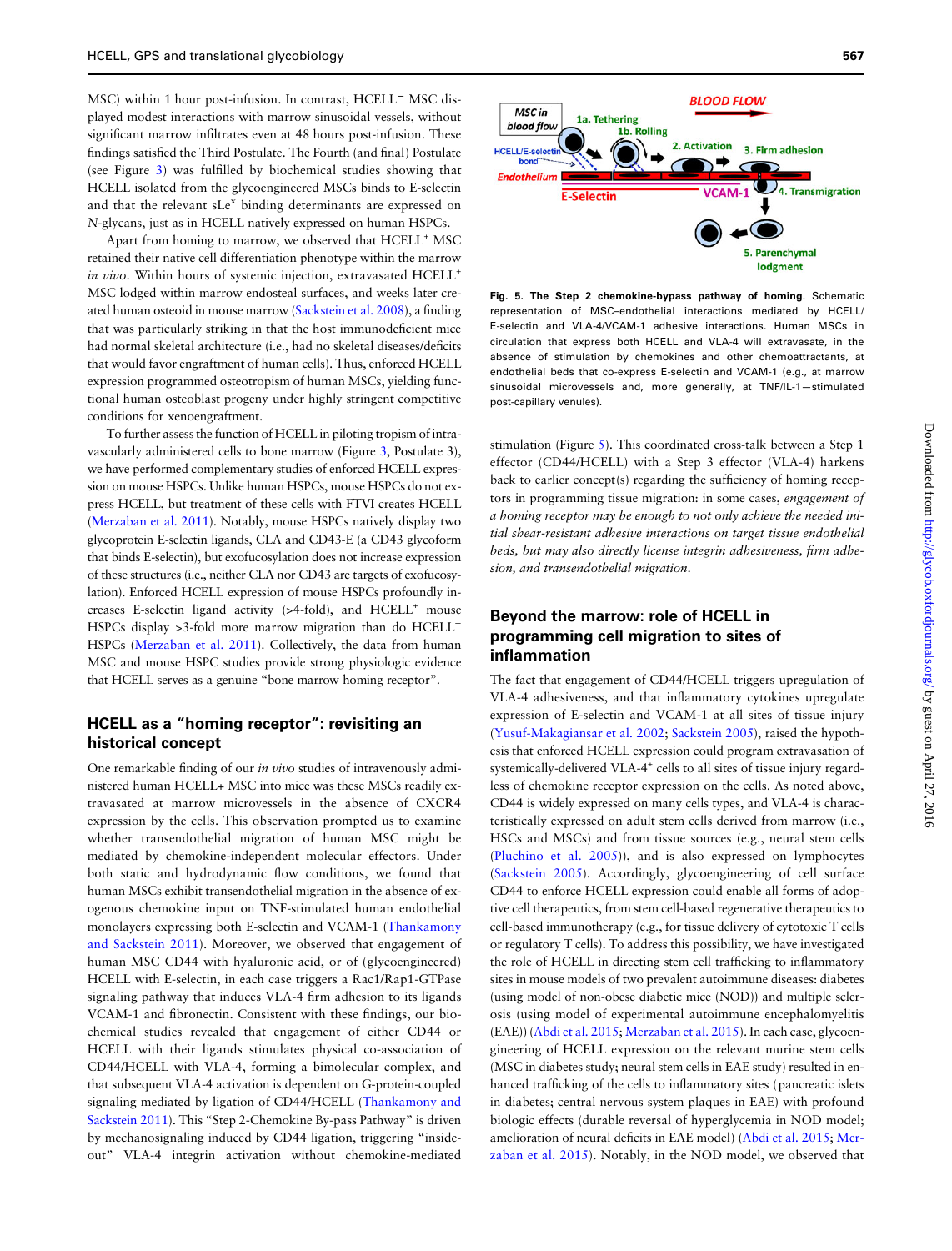<span id="page-8-0"></span>despite expression of robust surface sLe<sup>x</sup> determinants on FTVItreated CD44−/<sup>−</sup> MSC, these CD44<sup>−</sup> MSC lack the capacity to colonize pancreatic islets in diabetic mice and did not induce durable reversal of hyperglycemia. These findings indicate that E-selectin binding determinants displayed on the CD44 scaffold are required to achieve the observed biologic effects, and highlight the key role of the CD44/VLA-4 bimolecular complex in driving extravasation at inflammatory sites.

## Conclusion

This review has described a career journey that was inspired by a clinical puzzle (what is the "bone marrow homing receptor" that pilots HSPC migration to marrow?), herein detailing the then-available knowledge at each time point during the ensuing trek within the terrain of glycoscience. In the greater context of translational glycobiology, what began as a rather focused question yielded discovery of a novel glycoform of CD44, HCELL, and has evolved into a compelling strategy for custom-modifying cell surface glycans on CD44 to enable adoptive cell therapies for a wide variety of clinical indications. During this research odyssey, I framed a set of organizing principles for translational glycobiology: postulates for establishing glycoconjugate bioactivity were set forth that were motivated by Koch's postulates, and these postulates navigated the effort in ascertaining the causal relationship between expression of HCELL and cell migration to marrow.

It is now clear that glycoengineered HCELL, on a variety of cell types, displays structural and biologic fidelity with that of the native molecule expressed on human HSPCs. The HCELL molecule is a highly potent E-selectin ligand, and is a major effector of cell migration to any site where E-selectin is expressed. For migration to marrow, HCELL meets all the operational criteria to be considered a genuine "homing receptor": it is expressed natively on relevant cells that home to marrow (HSPCs), it binds robustly to its cognate ligand (E-selectin) that is constitutively expressed on target tissue endothelium (i.e., marrow sinusoidal vessels), and enforced expression endows cells with the ability to travel to the intended anatomic site (i.e., MSC migration to marrow). The original homing receptor hypothesis proposed that a distinct molecule on the surface of a cell would function to direct migration to a given target tissue, and the fact that engagement of HCELL can trigger integrin adhesiveness and transmigration in the absence of chemokines validates the fundamental concept that a homing receptor can itself create the "address" for cell delivery. In clinical context, our studies to date indicate that glycoengineering of cell surfaces to engender HCELL expression licenses cell migration not only to marrow but also to inflammatory sites. For adoptive cell therapies, primary clinical principles dictate that the vascular route of cell administration is preferred as it allows for ease in repeated administration of therapeutic cells, avoids the potential of tissue/organ damage by direct tissue injection, and permits appropriate cell delivery for systemic diseases (e.g., osteoporosis) or for tissues with anatomy unfavorable to direct injection (e.g., lung, pancreas, CNS, etc.). Thus, translational glycobiology has made possible the steering mechanism to drive site-specific delivery of intravascularly administered cells, literally opening the "avenue" for fulfilling the enormous promise of cellular therapeutics and thereby improving patient outcomes for a wide variety of disabling and life-threatening conditions.

#### Acknowledgements

This review summarizes over 25 years of effort to uncover the mysteries of cell trafficking, an effort truly inspired by my patients undergoing HSC transplantation. Thus, I thank my patients, alive and deceased, for their lessons of

humanity and courage, and I am optimistic that the efforts in translational glycobiology described here will yield the intended benefit(s) to their care and welfare. I am eternally indebted and grateful to all my mentors (in particular, E. Donnall Thomas, Konrad E. Bloch, Yee Hon Chin, J. Wayne Streilein, Harvey R. Colten, Edgar Haber, Ramzi S. Cotran, Robert A. Good, Edward O. Wilson, Murray Epstein and Adel A. Yunis) for instructing me on how to observe nature, for rigorously training me in the scientific method, for educating me on how to apply experimental controls consistently, and, by their actions and deeds, for enlightening me to think boldly and think critically. Finally, but certainly not least, I express my deepest thanks to all my talented and devoted co-workers (including numerous colleagues, technicians, students and post-doctoral fellows) for their invaluable assistance in elucidating the structure and biology of HCELL and for help in the development of GPS. I am extremely grateful for the support of this work over the past three decades by the Department of Veterans Affairs (Research Career Development Award) and by the National Institutes of Health (NHLBI grants PO1 HL107146, RO1 HL60528 and RO1 HL73714, and NCI grant RO1 CA121335), and, in particular, for the efforts of Dr. Rita Sarkar at the National Heart Lung Blood Institute for launching the Programs of Excellence in Glycosciences, an initiative designed by Dr. Sarkar specifically to accelerate the pace of translational glycobiology.

#### Conflict of interest statement

According to National Institutes of Health policies and procedures, the Brigham & Women's Hospital has assigned intellectual property rights regarding HCELL and GPS to the inventor (the author). The author's ownership interests were reviewed and are managed by the Brigham & Women's Hospital and Partners HealthCare in accordance with their conflict of interest policy. The author is a founder of Warrior Therapeutics LLC, and serves as a consultant to DaVinci Biosciences and to Mesoblast, LTD. Portions of the GPS technology have been licensed to Warrior Therapeutics LLC, to Mesoblast LTD and to Bio-techne, Inc.

#### Abbreviations

CHO, Chinese hamster ovary; CLA, cutaneous lymphocyte antigen; EAE, experimental autoimmune encephalomyelitis; FTVI, fucosyltransferase VI; GPCRs, G-protein-coupled receptors; GPS, glycosyltransferase-programmed stereosubstitution; HCELL, hematopoietic cell E-/L-selectin ligand; HEV, high endothelial venules; HSCs, hematopoietic stem cells; ICAM-1, intercellular adhesion molecule-1; IL-1, interleukin-1; LFA-1, lymphocyte function-associated antigen-1; MSCs, mesenchymal stem cells; NOD, non-obese diabetic mice; SDS, sodium dodecyl sulfate; TNF, tumor necrosis factor; VCAM-1, vascular cell adhesion molecule-1; VLA-4, very late antigen-4.

#### References

- Abdi R, Moore R, Sakai S, Donnelly CB, Mounayar M, Sackstein R. 2015. HCELL expression on murine MSC licenses pancreatotropism and confers durable reversal of autoimmune diabetes in NOD mice. Stem Cells. 33:1523–1531.
- Aizawa S, Tavassoli M. 1987. In vitro homing of hemopoietic stem cells is mediated by a recognition system with galactosyl and mannosyl specificities. Proc Natl Acad Sci USA. 84:4485–4489.
- Alon R, Chen S, Puri KD, Finger EB, Springer TA. 1997. The kinetics of L-selectin tethers and the mechanics of selectin-mediated rolling. J Cell Biol. 138:1169–1180.
- Baumheter S, Singer MS, Henzel W, Hemmerich S, Renz M, Rosen SD, Lasky LA. 1993. Binding of L-selectin to the vascular sialomucin CD34. Science. 262:436–438.
- Berg EL, Robinson MK, Mansson O, Butcher EC, Magnani JL. 1991. A carbohydrate domain common to both sialyl Le(a) and sialyl Le(X) is recognized by the endothelial cell leukocyte adhesion molecule ELAM-1. J Biol Chem. 266:14869–14872.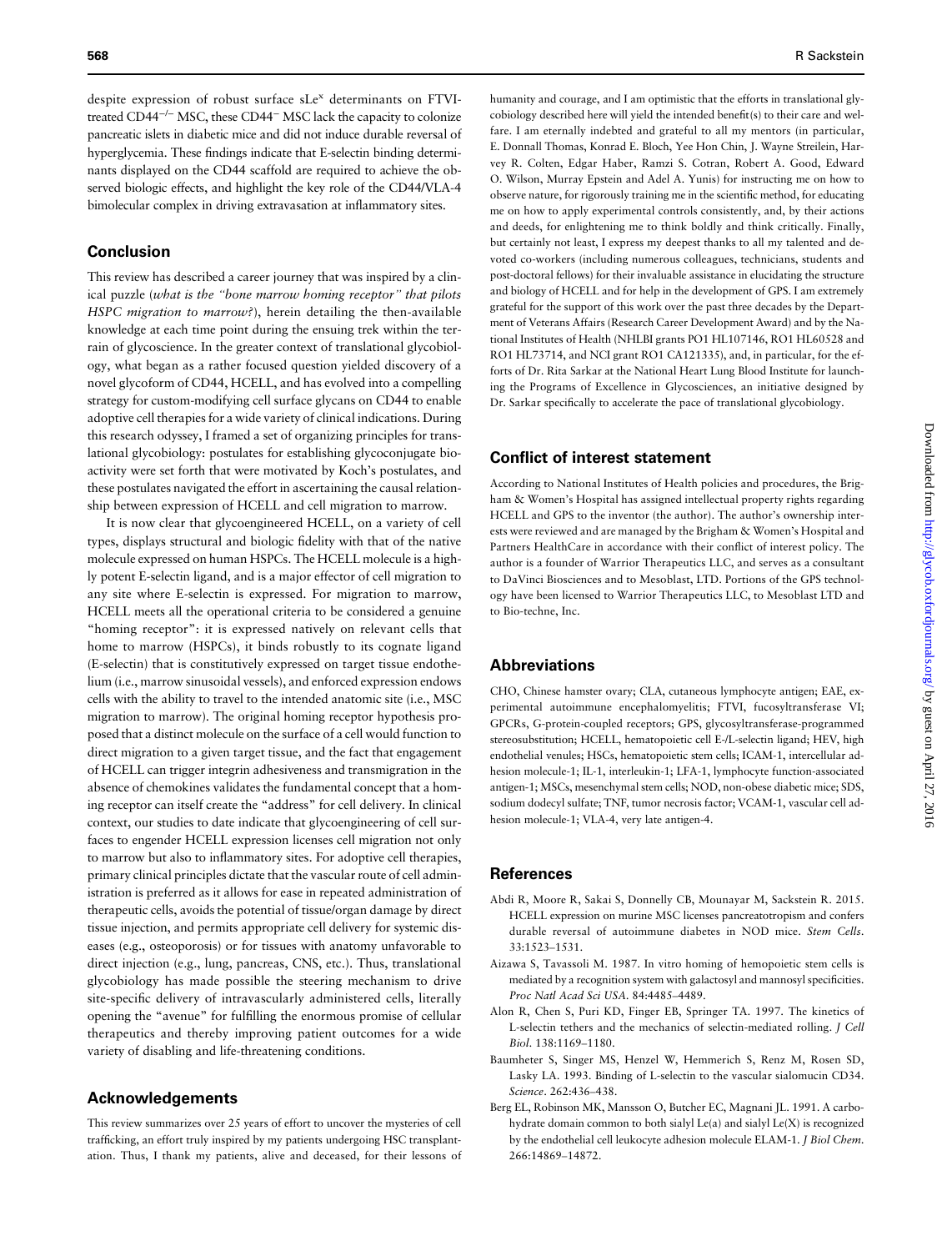- <span id="page-9-0"></span>Berg EL, Yoshino T, Rott LS, Robinson MK, Warnock RA, Kishimoto TK, Picker LJ, Butcher EC. 1991. The cutaneous lymphocyte antigen is a skin lymphocyte homing receptor for the vascular lectin endothelial cellleukocyte adhesion molecule 1. J Exp Med. 174:1461–1466.
- Bevilacqua M, Butcher E, Furie B, Furie B, Gallatin M, Gimbrone M, Harlan J, Kishimoto K, Lasky L, McEver R, et al. 1991. Selectins: A family of adhesion receptors. Cell. 67:233.

Bevilacqua MP, Nelson RM. 1993. Selectins. J Clin Invest. 91:379–387.

- Bevilacqua MP, Stengelin S, Gimbrone MA Jr., Seed B. 1989. Endothelial leukocyte adhesion molecule 1: An inducible receptor for neutrophils related to complement regulatory proteins and lectins. Science. 243: 1160–1165.
- Butcher EC. 1991. Leukocyte-endothelial cell recognition: Three (or more) steps to specificity and diversity. Cell. 67:1033–1036.
- Carlow DA, Gossens K, Naus S, Veerman KM, Seo W, Ziltener HJ. 2009. PSGL-1 function in immunity and steady state homeostasis. Immunol Rev. 230:75–96.
- Chin YH, Carey GD, Woodruff JJ. 1983. Lymphocyte recognition of lymph node high endothelium. V. Isolation of adhesion molecules from lysates of rat lymphocytes. J Immunol. 131:1368–1374.
- Chin YH, Rasmussen R, Cakiroglu AG, Woodruff JJ. 1984. Lymphocyte recognition of lymph node high endothelium. VI. Evidence of distinct structures mediating binding to high endothelial cells of lymph nodes and Peyer's patches. J Immunol. 133:2961–2965.
- Chin YH, Sackstein R, Cai JP. 1991. Lymphocyte-homing receptors and preferential migration pathways. Proceedings of the Society for Experimental Biology and Medicine. Soc Exp Biol Med. 196:374–380.
- Chong BF, Murphy JE, Kupper TS, Fuhlbrigge RC. 2004. E-selectin, thymusand activation-regulated chemokine/CCL17, and intercellular adhesion molecule-1 are constitutively coexpressed in dermal microvessels: A foundation for a cutaneous immunosurveillance system. J Immunol. 172: 1575–1581.
- Cohnheim J. 1889. Lectures on General Pathology: A Handbook for Practitioners and Students. McKee, A.B. (translation). London: New Sydenham Society.
- Dimitroff CJ, Lee JY, Fuhlbrigge RC, Sackstein R. 2000. A distinct glycoform of CD44 is an L-selectin ligand on human hematopoietic cells. Proc Natl Acad Sci USA. 97:13841–13846.
- Dimitroff CJ, Lee JY, Rafii S, Fuhlbrigge RC, Sackstein R. 2001a. CD44 is a major E-selectin ligand on human hematopoietic progenitor cells. J Cell Biol. 153:1277–1286.
- Dimitroff CJ, Lee JY, Schor KS, Sandmaier BM, Sackstein R. 2001b. differential L-selectin binding activities of human hematopoietic cell L-selectin ligands, HCELL and PSGL-1. J Biol Chem. 276:47623–47631.
- Duijvestijn AM, Horst E, Pals ST, Rouse BN, Steere AC, Picker LJ, Meijer CJ, Butcher EC. 1988. High endothelial differentiation in human lymphoid and inflammatory tissues defined by monoclonal antibody HECA-452. Am J Pathol. 130:147–155.
- Evans AS. 1976. Causation and disease: The Henle-Koch postulates revisited. Yale J Biol Med. 49:175–195.
- Finger EB, Puri KD, Alon R, Lawrence MB, von Andrian UH, Springer TA. 1996. Adhesion through L-selectin requires a threshold hydrodynamic shear. Nature. 379:266–269.
- Florey HW, Grant LH. 1961. Leucocyte migration from small blood vessels stimulated with ultraviolet light: An electron-microscope study. J Pathol Bacteriol. 82:13–17.
- Fuhlbrigge RC, Kieffer JD, Armerding D, Kupper TS. 1997. Cutaneous lymphocyte antigen is a specialized form of PSGL-1 expressed on skinhoming T cells. Nature. 389:978–981.
- Fuhlbrigge RC, King SL, Sackstein R, Kupper TS. 2006. CD43 is a ligand for E-selectin on CLA+ human T cells. Blood. 107:1421–1426.
- Gallatin M, St John TP, Siegelman M, Reichert R, Butcher EC, Weissman IL. 1986. Lymphocyte homing receptors. Cell. 44:673–680.
- Gallatin WM, Weissman IL, Butcher EC. 1983. A cell-surface molecule involved in organ-specific homing of lymphocytes. Nature. 304:30–34.
- Gesner BM, Ginsburg V. 1964. Effect of glycosidases on the fate of transfused lymphocytes. Proc Natl Acad Sci USA. 52:750–755.
- Gesner BM, Gowans JL. 1962. The output of lymphocytes from the thoracic duct of unanaesthetized mice. Br J Exp Pathol. 43:424–430.
- Goldstein LA, Zhou DF, Picker LJ, Minty CN, Bargatze RF, Ding JF, Butcher EC. 1989. A human lymphocyte homing receptor, the hermes antigen, is related to cartilage proteoglycan core and link proteins. Cell. 56:1063–1072.
- Gowans JL. 1959. The recirculation of lymphocytes from blood to lymph in the rat. J Physiol. 146:54–69.
- Gowans JL, Knight EJ. 1964. The route of re-circulation of lymphocytes in the rat. Proc R Soc Lond B Biol Sci. 159:257–282.
- Gunji Y, Nakamura M, Hagiwara T, Hayakawa K, Matsushita H, Osawa H, Nagayoshi K, Nakauchi H, Yanagisawa M, Miura Y, et al. 1992. Expression and function of adhesion molecules on human hematopoietic stem cells: CD34+ LFA-1- cells are more primitive than CD34+ LFA-1+ cells. Blood. 80:429–436.
- Hardy CL, Tavassoli M. 1988. Homing of hemopoietic stem cells to hemopoietic stroma. Adv Exp Med Biol. 241:129–133.
- Imai Y, Singer MS, Fennie C, Lasky LA, Rosen SD. 1991. Identification of a carbohydrate-based endothelial ligand for a lymphocyte homing receptor. J Cell Biol. 113:1213–1221.
- Jalkanen S, Bargatze RF, de los Toyos J, Butcher EC. 1987. Lymphocyte recognition of high endothelium: Antibodies to distinct epitopes of an 85–95-kD glycoprotein antigen differentially inhibit lymphocyte binding to lymph node, mucosal, or synovial endothelial cells. J Cell Biol. 105:983–990.
- Jalkanen ST, Bargatze RF, Herron LR, Butcher EC. 1986. A lymphoid cell surface glycoprotein involved in endothelial cell recognition and lymphocyte homing in man. *Eur J Immunol*. 16:1195-1202.
- Jalkanen S, Reichert RA, Gallatin WM, Bargatze RF, Weissman IL, Butcher EC. 1986. Homing receptors and the control of lymphocyte migration. Immunol Rev. 91:39–60.
- Johnston GI, Cook RG, McEver RP. 1989. Cloning of GMP-140, a granule membrane protein of platelets and endothelium: Sequence similarity to proteins involved in cell adhesion and inflammation. Cell. 56:1033–1044.
- Jung K, Linse F, Pals ST, Heller R, Moths C, Neumann C. 1997. Adhesion molecules in atopic dermatitis: Patch tests elicited by house dust mite. Contact Dermatitis. 37:163–172.
- Kansas GS, Dailey MO. 1989. Expression of adhesion structures during B cell development in man. J Immunol. 142:3058–3062.
- Lawrence MB, Berg EL, Butcher EC, Springer TA. 1995. Rolling of lymphocytes and neutrophils on peripheral node addressin and subsequent arrest on ICAM-1 in shear flow. Eur J Immunol. 25:1025–1031.
- Lawrence MB, Kansas GS, Kunkel EJ, Ley K. 1997. Threshold levels of fluid shear promote leukocyte adhesion through selectins (CD62L,P,E). J Cell Biol. 136:717–727.
- Liu Z, Miner JJ, Yago T, Yao L, Lupu F, Xia L, McEver RP. 2010. Differential regulation of human and murine P-selectin expression and function in vivo. J Exp Med. 207:2975–2987.
- Marchesi VT, Florey HW. 1960. Electron micrographic observations on the emigration of leucocytes. Q J Exp Physiol Cogn Med Sci. 45:343–348.
- Marchesi VT, Gowans JL. 1964. The migration of lymphocytes through the endothelium of venules in lymph nodes: An electron microscope study. Proc R Soc Lond B Biol Sci. 159:283–290.
- Merzaban JS, Burdick MM, Gadhoum SZ, Dagia NM, Chu JT, Fuhlbrigge RC, Sackstein R. 2011. Analysis of glycoprotein E-selectin ligands on human and mouse marrow cells enriched for hematopoietic stem/progenitor cells. Blood. 118:1774–1783.
- Merzaban JS, Imitola J, Starossom SC, Zhu B, Wang Y, Lee J, Ali AJ, Olah M, Abuelela AF, Khoury SJ, et al. 2015. Cell surface glycan engineering of neural stem cells augments neurotropism and improves recovery in a murine model of multiple sclerosis. Glycobiology. 25:1392–1409.
- Nimrichter L, Burdick MM, Aoki K, Laroy W, Fierro MA, Hudson SA, Von Seggern CE, Cotter RJ, Bochner BS, Tiemeyer M, et al. 2008. E-selectin receptors on human leukocytes. Blood. 112:3744–3752.
- Oxley SM, Sackstein R. 1994. Detection of an L-selectin ligand on a hematopoietic progenitor cell line. Blood. 84:3299–3306.
- Picker LJ, De los Toyos J, Telen MJ, Haynes BF, Butcher EC. 1989. Monoclonal antibodies against the CD44 [In(Lu)-related p80], and Pgp-1 antigens in